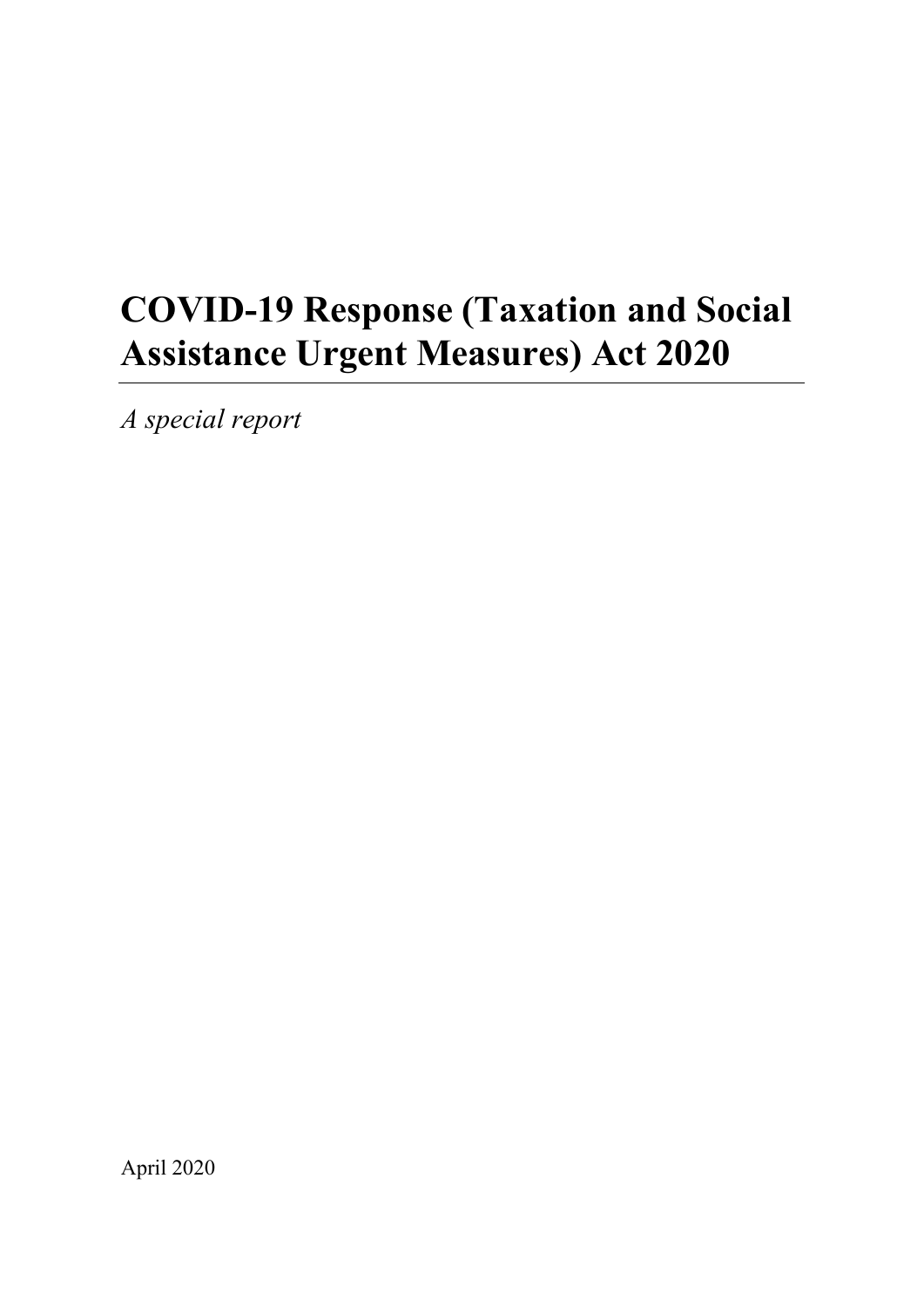First published in April 2020 by Policy and Strategy, Inland Revenue, PO Box 2198, Wellington 6140.

COVID-19 Response (Taxation and Social Assistance Urgent Measures) Act 2020 – a special report



This work is licensed under the Creative Commons Attribution 4.0 International Licence. In essence, you are free to copy, distribute and adapt the work, as long as you attribute the work to the Crown and abide by the other licence terms.

The Persistent URL for this document is <https://purl.org/nzir-tp/2019-004>

The document is available at <https://taxpolicy.ird.govt.nz/publications/2020-sr-covid-19-act/overview>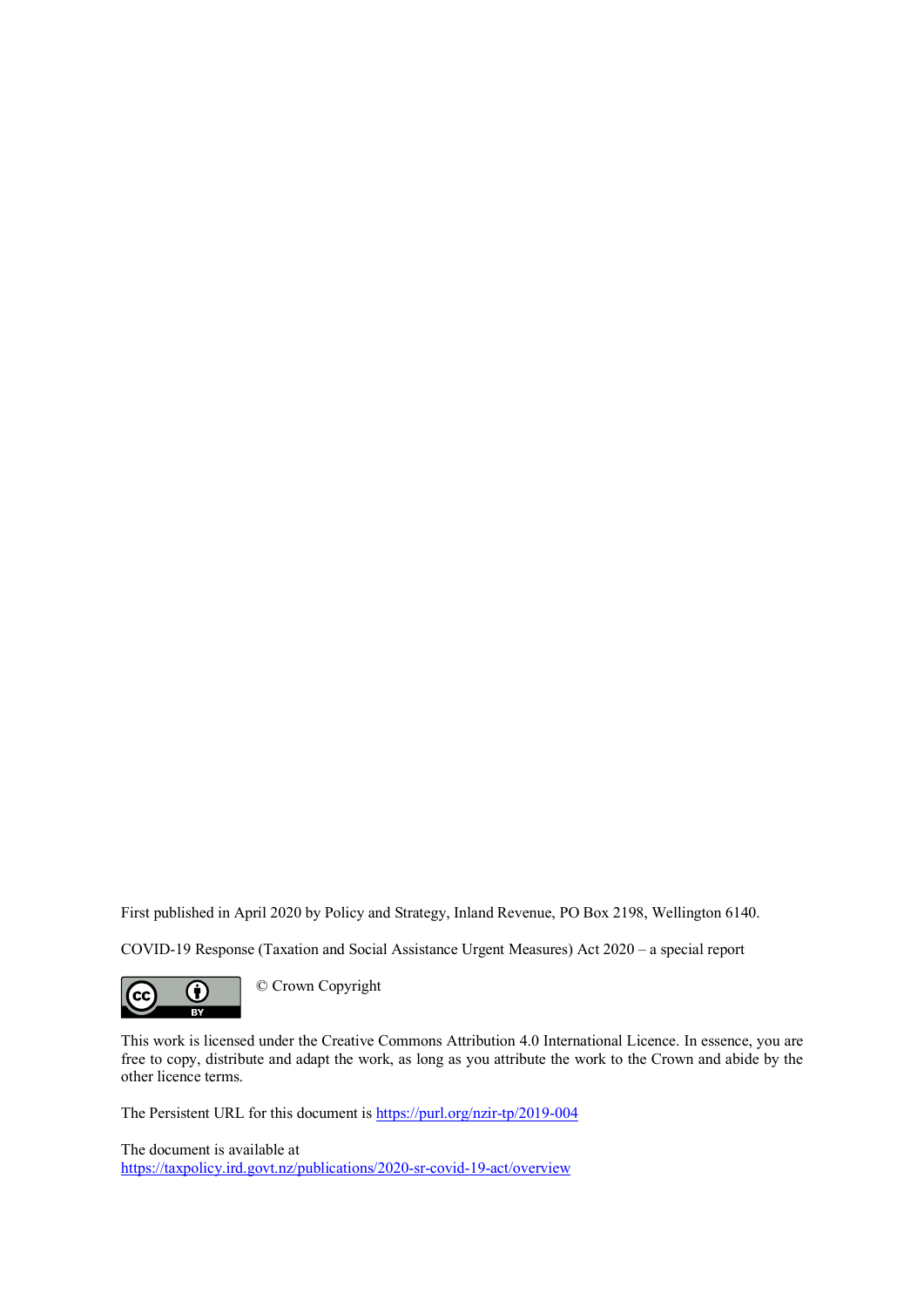# **CONTENTS**

| Research and development tax credits – broader access to refunds10              |  |
|---------------------------------------------------------------------------------|--|
|                                                                                 |  |
|                                                                                 |  |
|                                                                                 |  |
|                                                                                 |  |
|                                                                                 |  |
| Working for Families tax credits entitlement for emergency benefit recipients19 |  |
|                                                                                 |  |
|                                                                                 |  |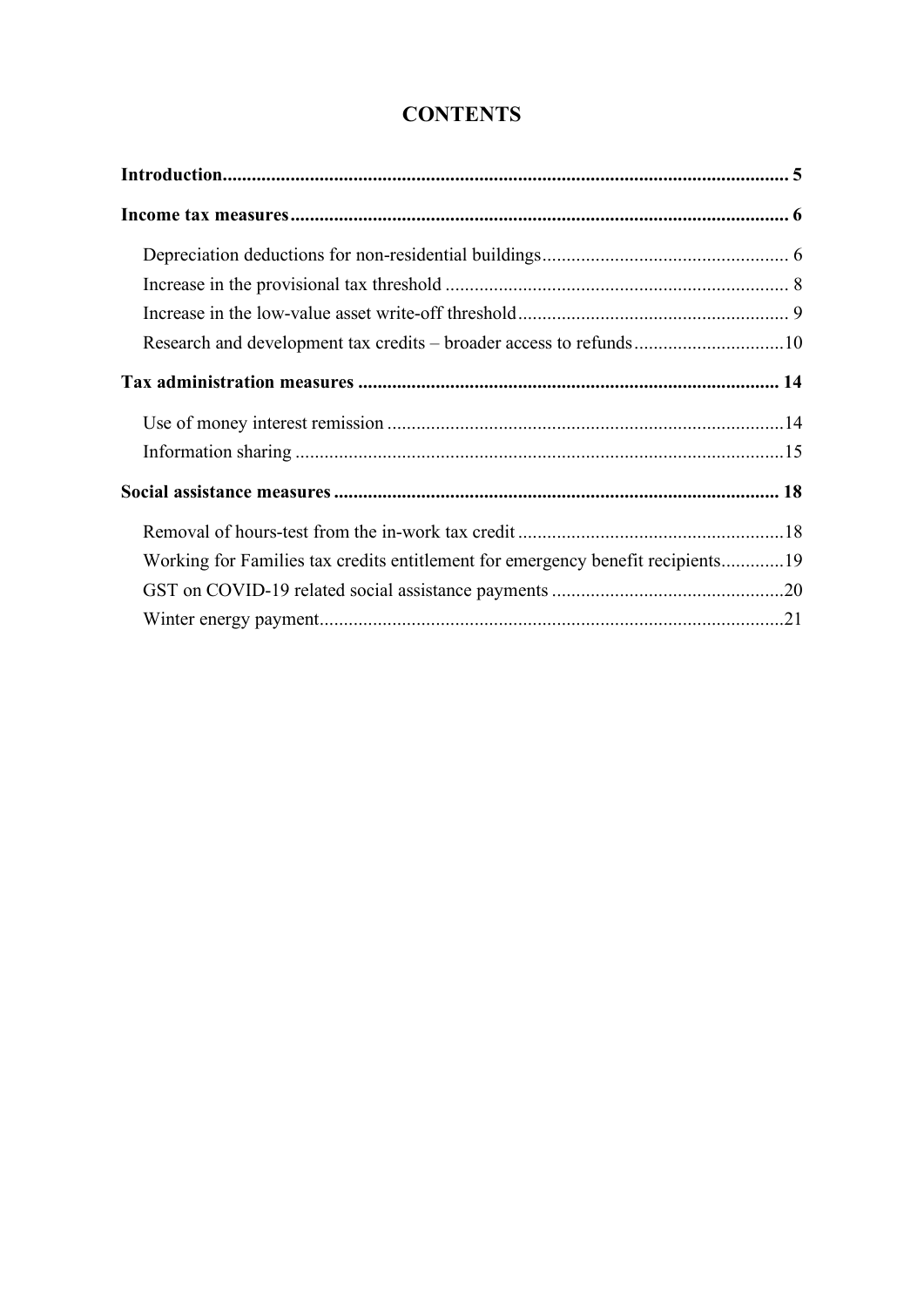# <span id="page-3-0"></span>**INTRODUCTION**

- 1. This special report provides information on the amendments contained in the COVID-19 Response (Taxation and Social Assistance Urgent Measures) Act 2020 enacted on 25 March 2020. The measures contained in this Act are aimed at assisting the Government's response to the economic impacts of the COVID-19 outbreak.
- 2. The Act includes income tax amendments aimed at assisting the broader economic recovery from COVID-19 by incentivising businesses to bring forward investments and continue spending. These amendments include:
	- restoring depreciation deductions for non-residential buildings;
	- increasing the low-value asset write-off threshold;
	- increasing the provisional tax threshold; and
	- bringing forward the application date for the broader refundability rules for R&D tax credits.
- 3. The tax administration amendments include a new discretion for the Commissioner of Inland Revenue to remit use of money interest on tax payments that are late because of COVID-19. This will provide relief to taxpayers financially impacted by COVID-19. In addition, the Act includes an amendment that allows Inland Revenue to share information with other government departments to assist those agencies in their response to COVD-19. This will assist the efficient and effective delivery of the Government's COVID-19 response.
- 4. The third category of amendments relate to providing social assistance support to those financially impacted by COVID-19. These amendments include:
	- removing the hours test eligibility requirement for the in-work tax credit;
	- allowing people on a temporary visa to qualify for Working for Families if they are receiving an emergency benefit;
	- ensuring GST does not apply to payments of the COVID-19 wage subsidy and leave payments; and
	- reducing the winter energy payment rates to their previous levels from 2021 after a temporary increase in 2020.
- 5. Information in this special report precedes coverage of the legislation which will be published in the June edition of the Tax Information Bulletin.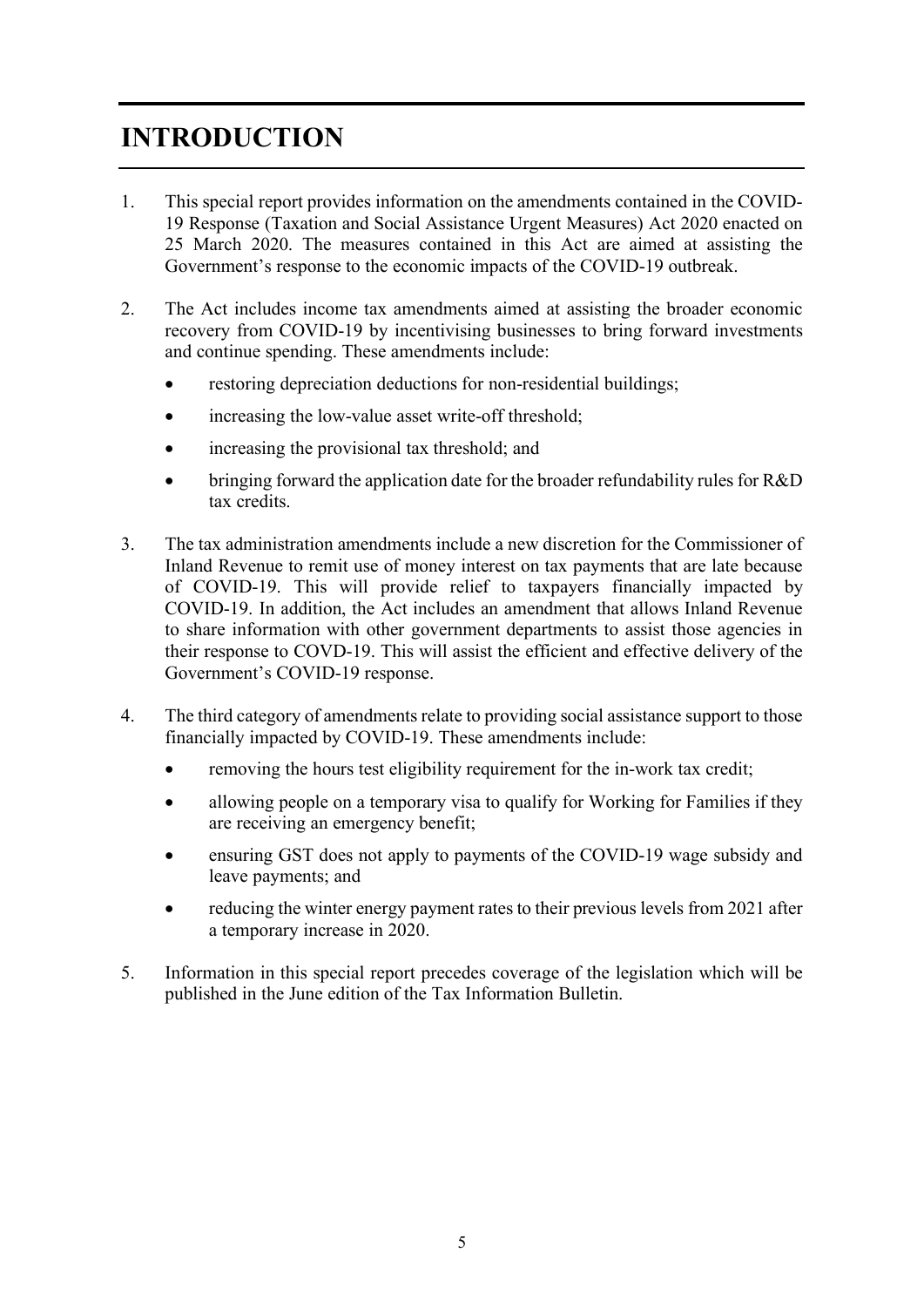# <span id="page-4-0"></span>**INCOME TAX MEASURES**

# <span id="page-4-1"></span>**Depreciation deductions for non-residential buildings**

*(Sections DB 65, EE 31, EE 35, EE 37, EE 38, EE 60, EE 61, EE 64, EE 67, EZ 13, EZ 14 and YA 1 of the Income Tax Act 2007)*

6. These amendments reinstate a positive depreciation rate for long-lived non-residential buildings from the beginning of the 2020–21 income year.

#### **Background**

- 7. The depreciation rate for long-lived buildings was set to zero from the beginning of the 2011–12 income year. Long-lived buildings have an estimated useful life of 50 years or more. Buildings with a shorter estimated useful life have continued to be depreciable. The adjusted tax value of these buildings remained in the owner's tax accounts.
- 8. There was a transitional rule for building owners who had not previously separated out items of fit-out from the building. This rule allowed deductions for a portion of the building's value each year.
- 9. New Zealand's position of a zero-depreciation rate for almost all buildings is unusual internationally. International studies have generally found that buildings do depreciate. The Tax Working Group reviewed and recommended changes to these tax settings. The Government has accepted the Group's recommendation to reinstate depreciation for industrial and commercial buildings. However, the Government did not support reinstating depreciation on residential buildings because the data shows these buildings have a slower rate of economic depreciation.

#### **Key features**

- 10. Depreciation deductions for non-residential buildings are allowed from the beginning of the 2020–21 income year. The amendments apply to non-residential buildings owned at the beginning of the 2020–21 income year or acquired after the beginning of that year. This includes capital improvements. New definitions of "non-residential building" and "residential building" have been added.
- 11. The depreciation rate for a building with an estimated useful life of 50 years or more is 2% diminishing value or 1.5% straight line.

#### **Application date**

12. The amendments apply for the 2020–21 and later income years.

#### **Detailed analysis**

13. Setting a positive depreciation rate reinstates depreciation deductions for long-lived non-residential buildings from the beginning of the 2020–21 income year. While these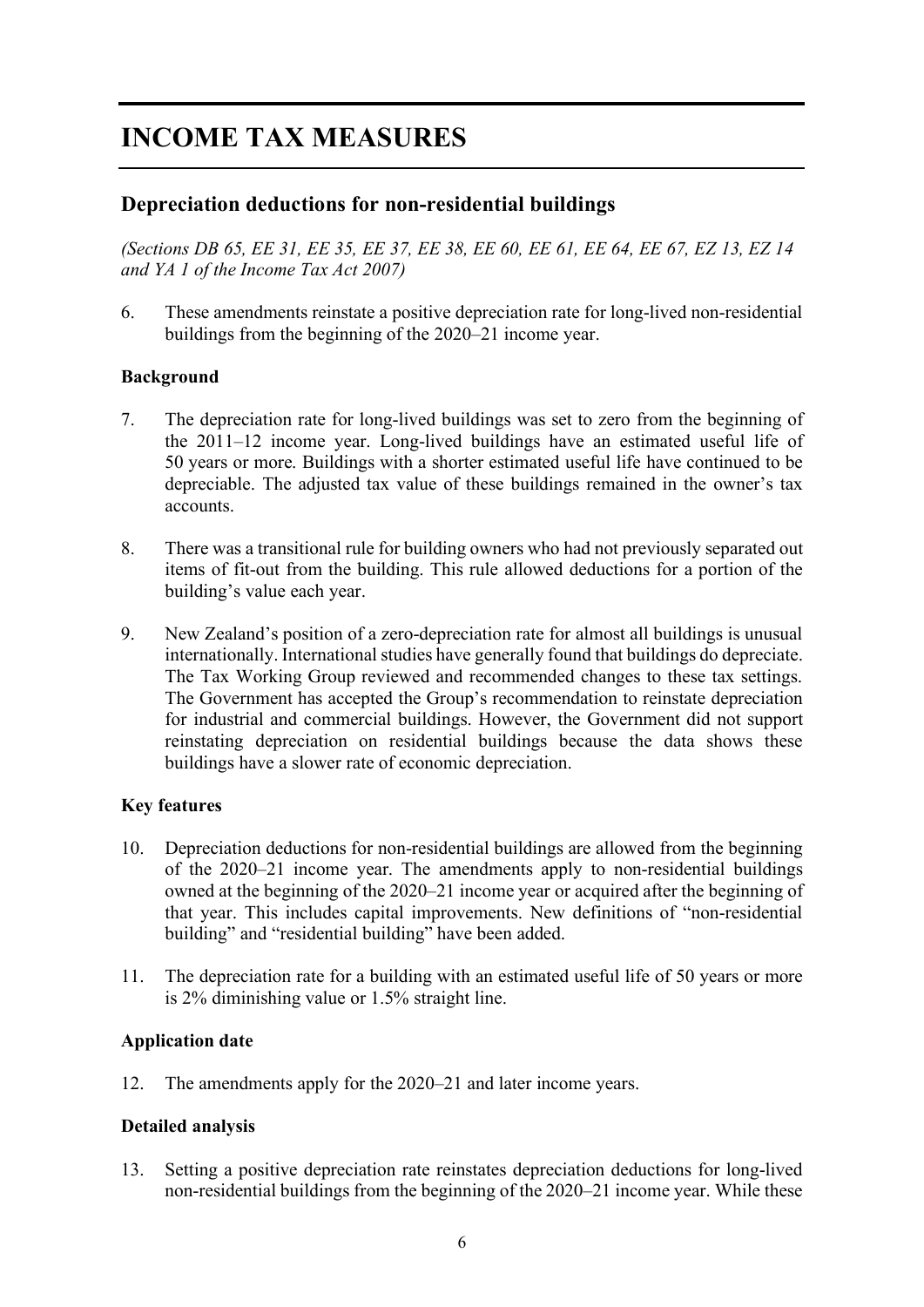buildings have always been depreciable property, they were subject to a zero percent depreciation rate. From the beginning of the 2020–21 income year the depreciation rate for long-lived non-residential buildings is either 2% diminishing value or 1.5% straight line.

#### *Opening tax book value*

- 14. The depreciation rate for long-lived buildings was set to zero from the beginning of the 2011–12 income year. The adjusted tax value of such buildings was effectively suspended at this point. Now a positive depreciation rate applies to long-lived nonresidential buildings, owners of these assets can begin to claim depreciation deductions.
- 15. For buildings that were owned by the taxpayer in the 2010–11 income year, the tax book value for the beginning of the 2020–21 income year will be:
	- the adjusted tax value at the end of the 2010–11 income year, less fit-out deductions taken under the section DB 65 transitional rule (if applicable); plus
	- non-deductible capital expenditure incurred on that building from the end of the 2010–11 income year to the start of the 2020–21 income year.
- 16. For buildings acquired after the end of the 2010–11 income year, the opening value for the 2020–21 income year is the:
	- the cost of the building; plus
	- non-deductible capital expenditure incurred on the building from the time it was acquired until the beginning of the 2020–21 income year.

#### *Depreciation recovery*

17. If a building is sold, the amount of depreciation recovery income continues to be calculated taking into account total depreciation deductions taken before 2011–12 (if any). As a result of these amendments, the depreciation recovery calculation for nonresidential buildings disposed of after the beginning of the 2020–21 income year will also need to account for depreciation deductions in the 2020–21 and future income years.

#### *Non-residential buildings*

- 18. Section YA 1 is amended. Two new definitions have been inserted and the definition of "building" has been repealed. A "non-residential building" is any building that is not a "residential building".
- 19. A "residential building" is defined as:
	- a "dwelling" as defined in Section YA 1; and
	- a building in which accommodation is ordinarily provided for periods of less than 28 days at a time if the building, together with other buildings on the same land, has less than four units intended for separate occupation.
- 20. The definition of "dwelling" encompasses owner-occupied houses and apartments, and houses and apartments subject to residential tenancies.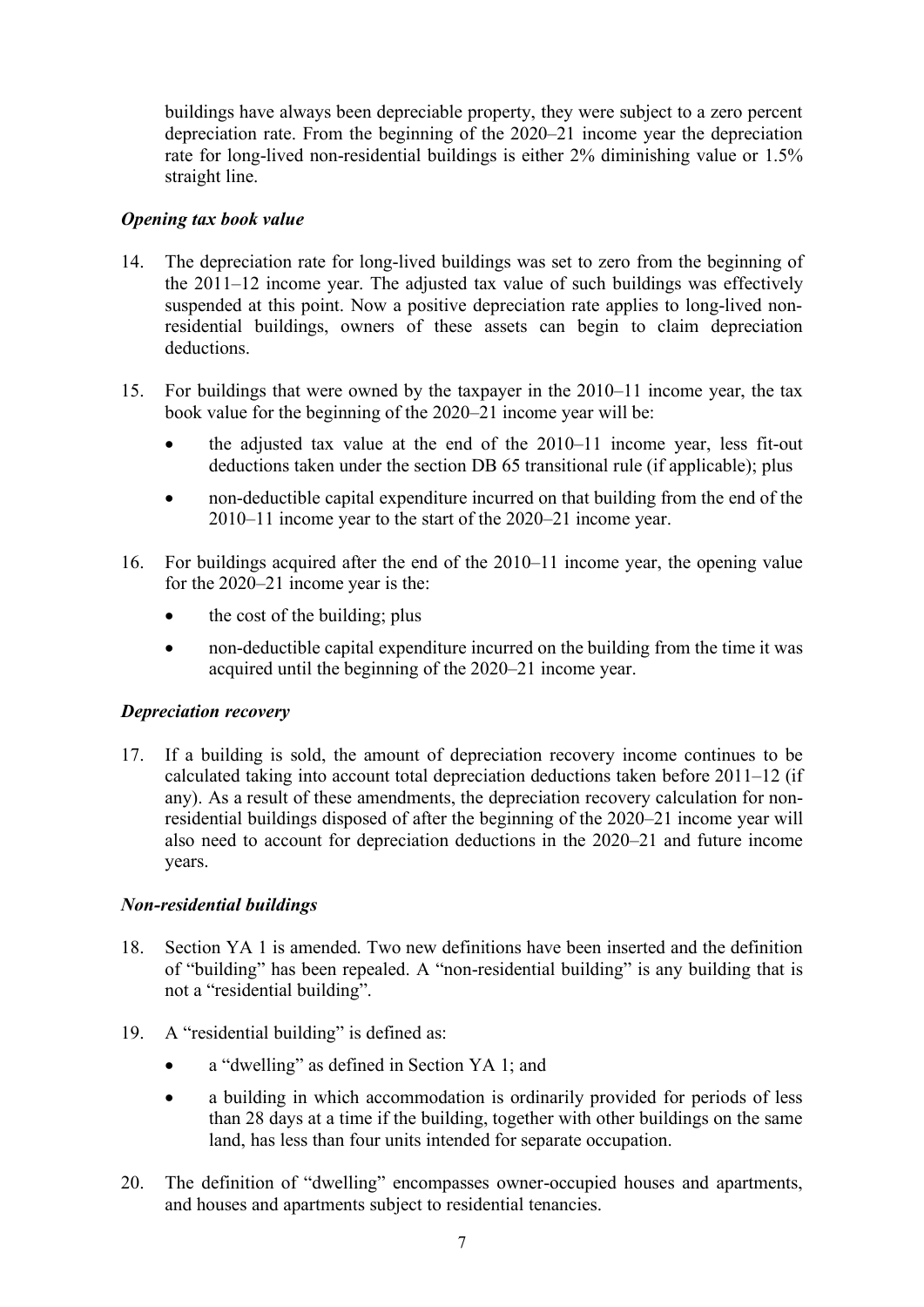21. The second limb of the definition of residential building ensures there is certainty that the definition of "residential building" includes buildings such as a bach that the owner uses but also rents out on a short-term basis, and also buildings used exclusively for short-term accommodation provided by owners such as Airbnb properties. These may be within the definition of "dwelling", but this amendment puts beyond doubt that those buildings remain subject to the zero depreciation rate. The less-than four units provision excludes larger commercial premises such as motels from being treated as residential buildings.

#### *Repeal of the 2010 transitional rule*

22. As a result of reinstating a positive depreciation rate for non-residential buildings, the transitional building fit-out rule introduced as part of the 2010 reforms is no longer required. Accordingly, section DB 65 has been repealed. As noted above, the adjusted book value of the building is required to be adjusted for past section DB 65 deductions.

#### *Special depreciation rate*

23. The ability to apply for and be granted a special depreciation rate from the Commissioner has been restored for non-residential buildings.

## <span id="page-6-0"></span>**Increase in the provisional tax threshold**

*(Sections RC 3, RC 4, RC 6, RC 9, RC 13, RC 14, RC 16, RM 12, and YA 1 of the Income Tax Act 2007)*

24. This amendment permanently increases the residual income tax threshold for being required to pay provisional tax from \$2,500 to \$5,000. As a result, a number of taxpayers are no longer required to make provisional tax payments throughout the year. This will assist those businesses with cashflow issues during the COVID-19 outbreak and beyond.

#### **Background**

- 25. Section RC 3(1)(a) of the Income Tax Act 2007 previously provided that a person whose residual income tax in an income year is more than \$2,500 was required to pay provisional tax. This threshold is used several times throughout subpart RC and elsewhere, such as for dealing with:
	- voluntary provisional tax payments;
	- the standard uplift method;
	- provisional tax instalments; and
	- the GST ratio method.
- 26. The threshold referred to in these sections, and others, has been changed in accordance with the implementation of this measure (with the exception of a terminating provision in section RZ 1).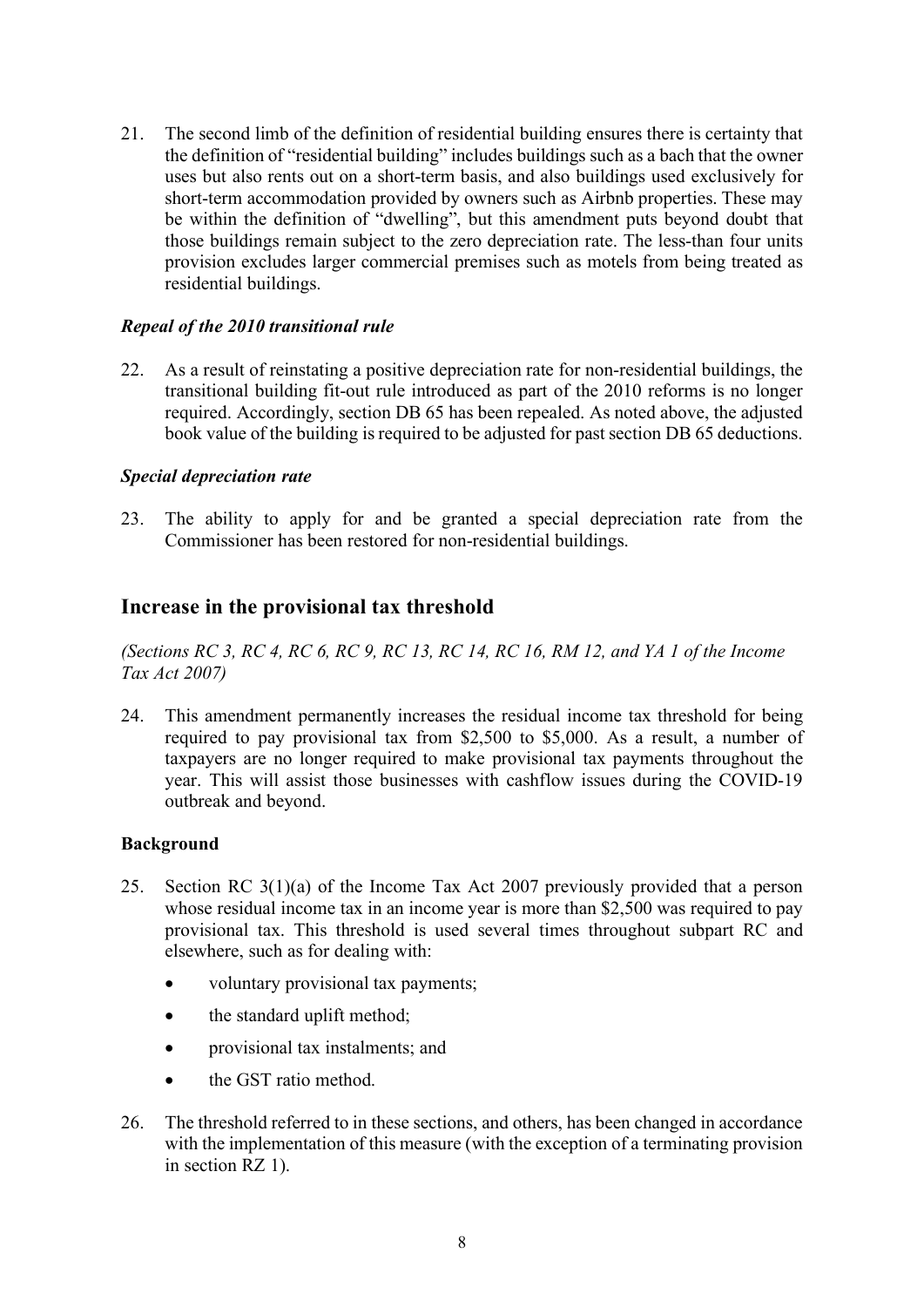- 27. Provisional tax is paid in three equal instalments over an income year. The requirement to make these payments imposes compliance costs on taxpayers. It also has an impact on cashflow as provisional tax instalments comprise cash that a taxpayer is unable to use during the year before terminal tax is due.
- 28. This measure will remove around 95,000 taxpayers from the provisional tax regime.

#### **Key features**

29. This measure changes the threshold for paying provisional tax so that less taxpayers are required to pay provisional tax instalments throughout the year. For taxpayers with residual income tax of between \$2,500 and \$5,000, instead of paying provisional tax throughout the income year, they will now only have to pay by 7 February following the end of the income year.

#### **Example 1: Increase in the provisional tax threshold**

Jenny is a tour guide who provides tours of the Lord of the Rings filming location sites around Wellington through her company Jenstar Tours Limited (JTL). She gets the majority of her customers from tourist ships visiting Wellington. In the 2019–20 income year, JTL's tax liability was \$8,000, but because of the recent changes to restrict tourist ships in response to COVID-19, JTL's tax liability in 2020–21 is expected to be half of that amount.

The Government's change to the provisional tax threshold from \$2,500 to \$5,000 means that JTL is not a provisional taxpayer for the 2020–21 income year. Instead of paying tax in instalments throughout the 2020–21 income year, JTL will not have to pay tax until 7 February 2022, which improves its cashflow during the year.

#### **Application date**

30. The amendment applies for the 2020–21 and later income years.

## <span id="page-7-0"></span>**Increase in the low-value asset write-off threshold**

*(Section EE 38(2) of the Income Tax Act 2007)*

31. This amendment temporarily increases the low-value asset write-off threshold from \$500 to \$5,000 in the short term before decreasing this threshold to \$1,000 on a permanent basis. This allows taxpayers to immediately deduct expenditure on assets that cost up to \$5,000 (and subsequently \$1,000) rather than depreciating them over the life of the asset. This will decrease the tax liabilities of taxpayers in the short term and therefore assist with cashflow including during the COVID-19 outbreak. It may also encourage continued investment by businesses in the short term.

#### **Background**

32. Since 2005, the threshold value in section EE 38(2)(b) of the Income Tax Act 2007 for low-value asset write-offs had been \$500. Assets costing up to this threshold could be immediately expensed, which provides all of the tax benefit in the year the asset was purchased.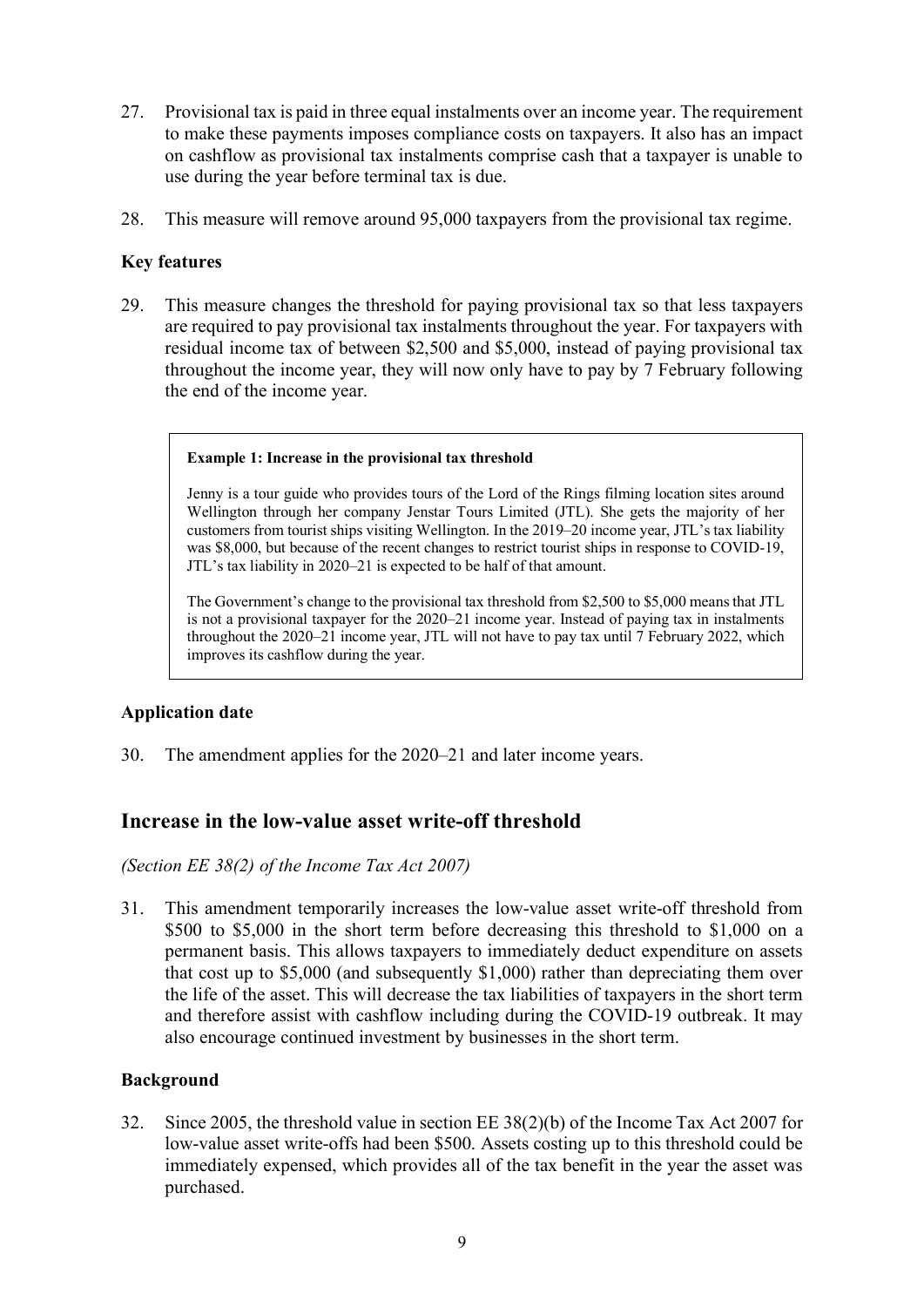33. For example, capital expenditure on property that cost \$2,000 exceeded the previous low-value asset write-off threshold and so was required to be depreciated over a number of years. Expenditure on an asset costing \$300, however, could be immediately deducted so that all of the tax benefit was generated in the year of purchase, even if the asset lasts much longer than one year.

#### **Key features**

34. This measure increases the value of property that is eligible to be written off in the year of purchase from \$500 to \$5,000, before decreasing that threshold to \$1,000. This means that expenditure on assets costing up to the new threshold can be deducted immediately, so that all of the tax benefit is claimed up front. This will provide increased cashflow in the short term.

#### **Example 2: Increase in the low-value asset write-off threshold**

Capes Comics Limited (Capes) is a comic store that sells comics and comic-related merchandise. The store's owner, Clark, wants to expand by investing in two new display cabinets worth \$4,600 in total. Clark believes that this will increase his sales of high-value action figures.

However, with the COVID-19 restrictions, he is anxious about investing \$4,600, especially given that he can only deduct the cost of the cabinets over time through tax depreciation (rather than immediately).

The Government's change to the low-value asset write-off threshold means that Capes can claim an immediate deduction for the cost of the cabinets. This allows Capes to reduce its tax paid this year by \$1,288 (28% of \$4,600), instead of that amount being spread over a number of years.

#### **Application dates**

35. The amendment to increase the low-value asset write-off threshold to \$5,000 applies for property purchased on or after 17 March 2020. The amendment to subsequently lower this threshold to \$1,000 will apply for property purchased on or after 17 March 2021.

## <span id="page-8-0"></span>**Research and development tax credits – broader access to refunds**

*(Sections LA 5 and LZ 14 of the Income Tax Act 2007)*

36. The amendment to section LA 5 brings forward the application date of new broader refundability rules, so that these can apply from the first year of the  $R&D$  Tax Incentive scheme.

#### **Background**

37. COVID-19 has caused significant disruption to all businesses in New Zealand. There is a significant risk that this disruption could cause many R&D-performing businesses in New Zealand to reduce or stop their R&D. While ceasing R&D saves businesses money now, it means some New Zealanders will lose their jobs, fewer innovative products will be developed, and there will be a deeper and more protracted decline in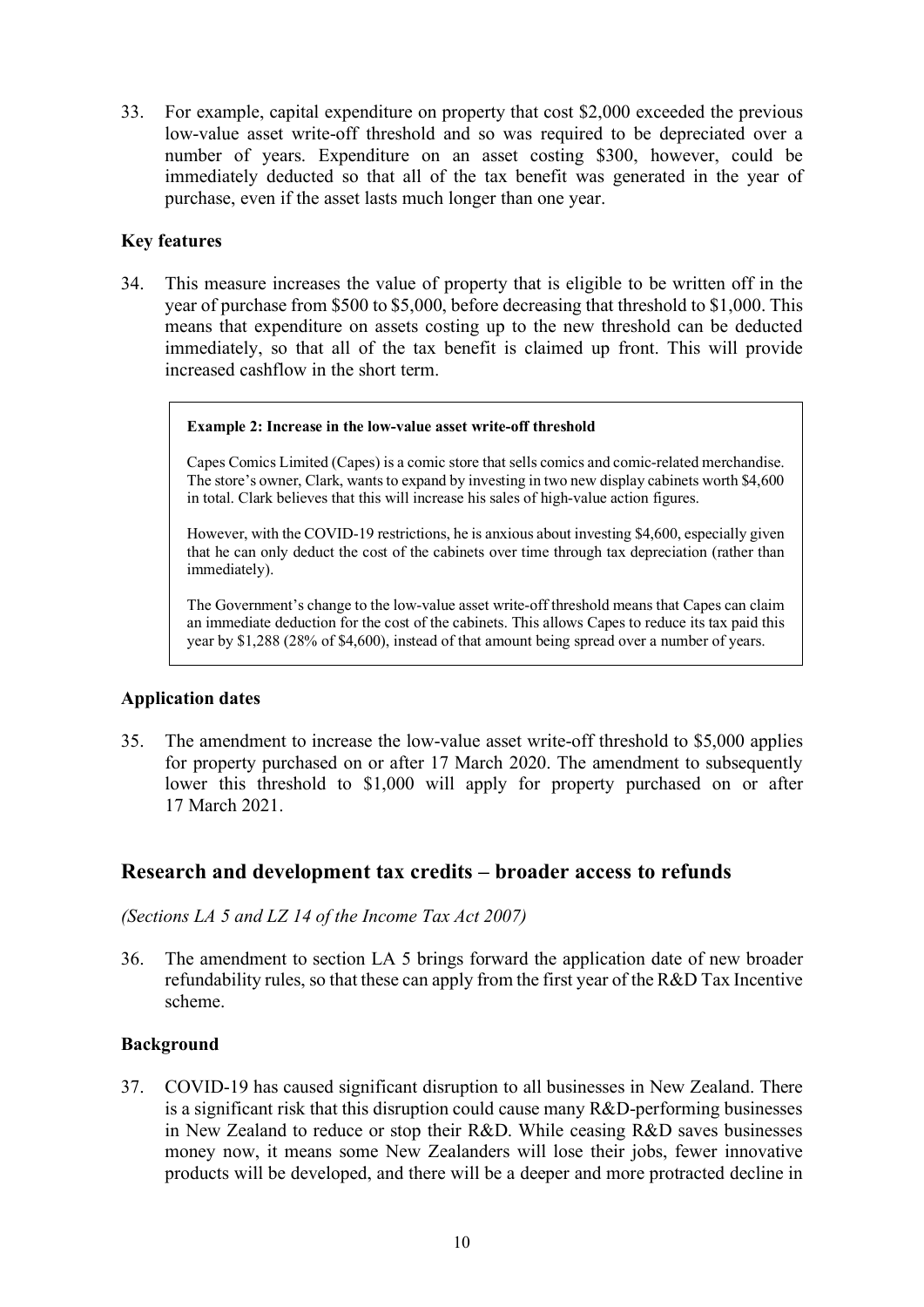economic activity. This weakens our economy's ability to recover once the global economy has stabilised.

- 38. The Taxation (Research and Development Tax Credits) Act 2019 introduced an R&D Tax Incentive regime from the 2019–20 income year ("year 1"). The R&D Tax Incentive was developed under tight timeframes, so there was insufficient time to develop comprehensive refundability rules before the legislation was enacted. As a consequence, in year 1 of the Incentive, limited refundability rules (based on another R&D scheme, the R&D Tax Loss Credit) were put in place to provide refundable credits for a small portion of eligible R&D tax credit claimants ("year 1 limited refundability rules").
- 39. The Government reviewed the R&D Tax Incentive's refundability rules in 2019 and developed some new, broader refundability rules. These new rules were put into place by the recently enacted Taxation (KiwiSaver, Student Loans, and Remedial Matters) Act 2020, and were originally intended to apply from the 2020–21 income year ("the year 2 broader refundability rules").
- 40. To provide cash to businesses now and encourage them to continue with their R&D despite COVID-19, this amendment brings the application date of the year 2 broader refundability rules forward to the 2019–20 income year. This is intended to enable more businesses to access refundable R&D tax credits, and provide some businesses with larger refunds than they would have obtained under the year 1 limited refundability rules.

#### **Key features**

- 41. The amendment to section LA 5 changes the rules for R&D tax credit refunds in the 2019–20 income year, to make refundable credits more accessible for businesses. It does this by bringing forward the application date of year 2 broader refundability rules to the 2019–20 income year (year 1 of the R&D Tax Incentive scheme). These rules would otherwise have applied from the 2020–21 income year (year 2 of the R&D Tax Incentive scheme).
- 42. Prior to this amendment, limited refundability rules applied in the 2019–20 income year, which only allowed businesses who met certain prescriptive criteria to access refundable credits. A \$255,000 cap also applied to limit the total amount of credits that could be refunded.
- 43. The year 2 broader refundability rules, which now apply from the 2019–20 income year, remove the prescriptive refundability eligibility criteria and replace the \$255,000 cap with a new refundability cap based on labour-related taxes. These new rules are aimed at enabling more businesses to access R&D tax credit refunds, and allowing more of these businesses to access greater amounts of refundable credits.
- 44. The year 2 broader refundability rules now apply by default to all claimants in the 2019–20 income year. Businesses have the option of using the previous year 1 limited refundability rules if they prefer. When filing an R&D supplementary return, each business will be asked to confirm which set of refundability rules they intend to apply to their claim.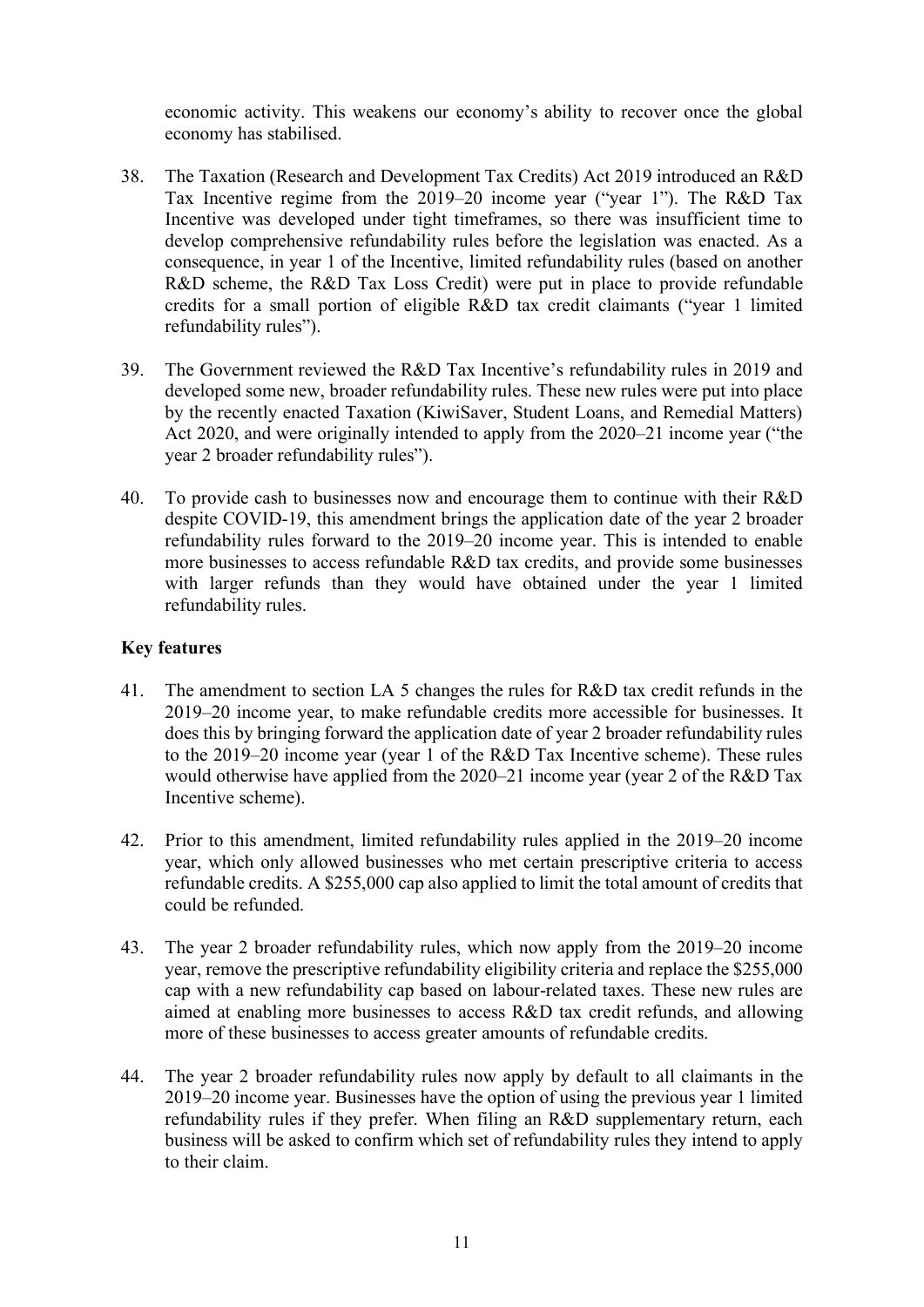45. From the 2020–21 income year onwards (year 2 of the R&D Tax Incentive scheme), all businesses are required to use the year 2 broader refundability rules.

#### **Detailed analysis**

46. The amendment brings forward the application date of the year 2 broader refundability rules introduced in the Taxation (KiwiSaver, Student Loans, and Remedial Matters) Act 2020. Instead of applying from the 2020–21 income year, these new rules will apply from the 2019–20 income year.

#### *The broader refundability rules (default option)*

- 47. The year 2 broader refundability rules now apply from the 2019–20 income year (sections LA 5(4B), (5B) and (5C)). They apply by default, unless a business chooses to apply the limited refundability rules in section LZ 14 (section LA 5 (5D)).
- 48. Under these rules, a loss-making business (or a business with insufficient income tax to pay to offset its R&D tax credits against) can be eligible for R&D tax credit refunds provided it is eligible for the tax credit more generally. It can obtain R&D tax credit refunds up to a new labour-related tax cap. The cap is made up of any labour-related taxes (PAYE, ESCT, and FBT):
	- paid by the business, and
	- paid by companies the business is controlled by or which sit within the same wholly-owned group, if these companies have allocated amounts to the business for the purposes of the cap.
- 49. No cap applies to refundable R&D tax credits paid to levy bodies, or derived from eligible expenditure on approved research providers.

#### *Transitional 2020–21 amount deleted*

50. This amendment deletes the "transitional 2020–21 amount" portion of the refundability cap formula (see section 101 of the Taxation (KiwiSaver, Student Loans and Remedial Matters) Act 2020). The "transitional 2020–21 amount" is no longer needed because businesses can apply the year 2 broader refundability rules if they provide a better outcome for them in the 2019–20 income year.

#### *Eligibility of tax-exempt entities for refundability*

- 51. The amendment to LA 5(4B) means that tax exempt entities that otherwise satisfy the R&D Tax Incentive's general eligibility criteria may now be eligible for refundability in the 2019–20 income year. These entities and their associates were previously largely ineligible for refundability under the limited refundability rules.
- 52. Note that from the 2020–21 income year, entities which receive income that is tax exempt under sections CW 38, 39, 40, 41, 42 and/or 55BA of the Income Tax Act 2007 will be ineligible for the R&D tax credit. Refer to the Taxation (KiwiSaver, Student Loans and Remedial Matters) Act 2020 for more information on this exclusion.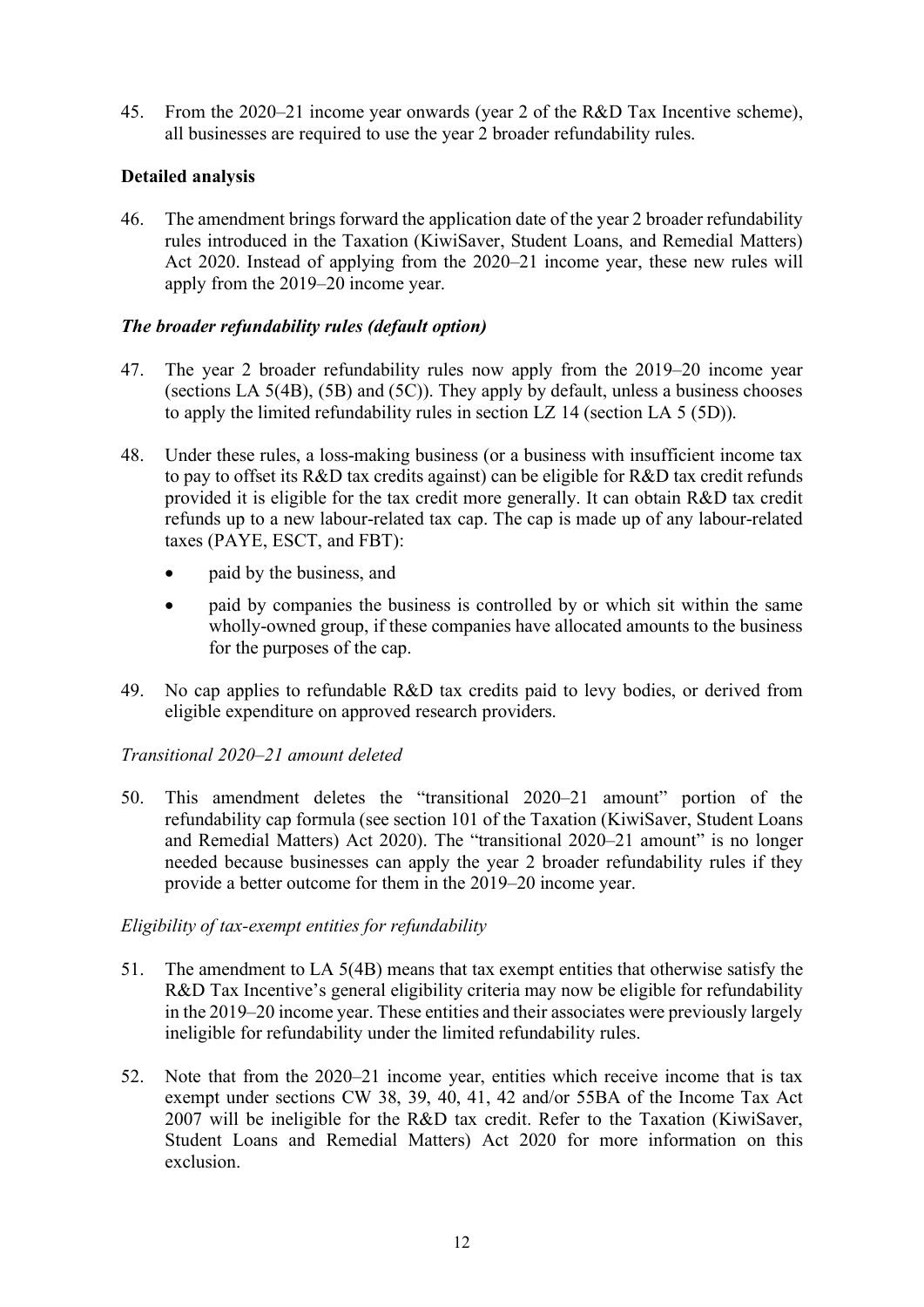#### *The limited refundability rules*

- 53. New section LZ 14 sets out the limited refundability rules, which businesses can choose to apply instead of the broader refundability rules if they prefer (section LA 5(5D)). A business can obtain R&D tax credit refunds under the limited refundability rules, provided it is a company and:
	- is in a tax loss position, or has insufficient income tax liability to utilise all of its R&D tax credits in the 2019–20 income year;
	- satisfies the R&D tax loss cash-out corporate eligibility and wage intensity criteria in sections MX 2 and MX 3;
	- does not derive exempt income (other than certain exempt income from dividends), and is not associated with a person who derives exempt income;
	- is not a listed company, and is not associated with a listed company; and
	- does not have an outstanding tax liability.
- 54. Only the first \$255,000 of the business's R&D tax credits is refundable, which is the equivalent of \$1.7 million of eligible expenditure. Any remaining R&D tax credits may be carried forward to the 2020–21 income year if the entity is eligible for the Incentive that year and the shareholder continuity requirements in section LY 8 are met.

#### *Choosing between the year 1 and year 2 refundability rules*

55. Businesses may choose to use the limited refundability rules or the broader refundability rules in the 2019–20 income year, but they cannot use both. Only the broader refundability rules are available from the 2020–21 income year.

#### **Example 3: Applying the broader refundability rules**

Moppy's Chicken Factory ("Moppy") has brought forward tax losses from the 2018–19 income year. It claims R&D tax credits in the 2019–20 income year, but does not have enough income tax to pay to use all of its credits. Moppy determines that it will be able to receive more refundable R&D tax credits if it applies the broader refundability rules, because it has \$500,000 of surplus R&D tax credits and has paid \$500,000 of PAYE in the 2019–20 income year (so its refundability cap is \$500,000).

Moppy files its income tax and R&D supplementary returns soon after 31 March 2020. It advises Inland Revenue that it would like to apply the broader refundability rules. Inland Revenue processes Moppy's claim and refunds Moppy \$500,000 of R&D tax credits.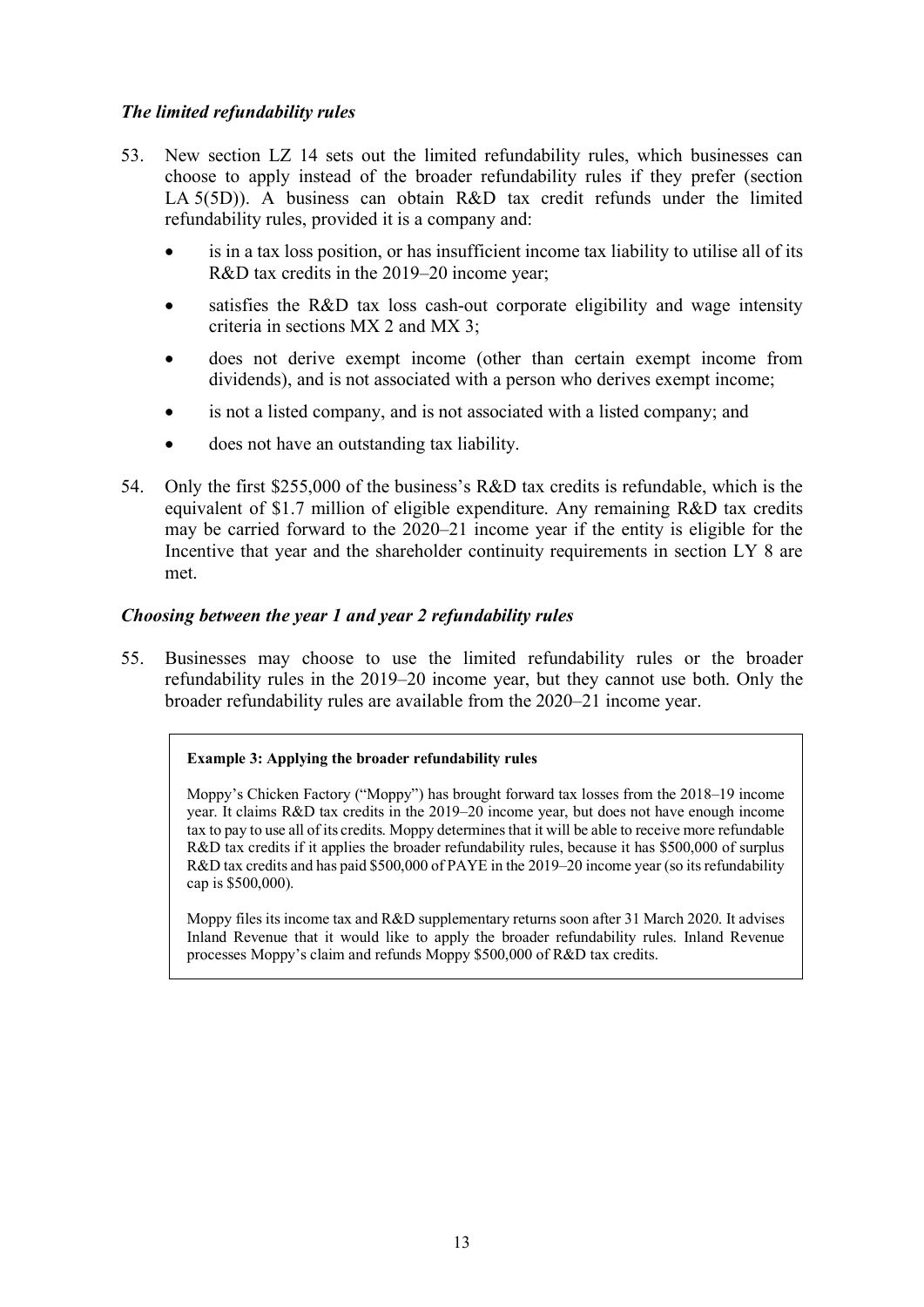# <span id="page-12-0"></span>**TAX ADMINISTRATION MEASURES**

# <span id="page-12-1"></span>**Use of money interest remission**

#### *(Section 183ABAB of the Tax Administration Act 1994)*

- 56. Use of money interest (UOMI) is charged when a taxpayer fails to make a payment of tax on time. There were some pre-existing legislative mechanisms that allow UOMI to be remitted, however, these are not fit for purpose to respond to an event such as COVID-19.
- 57. The amendment allows Inland Revenue to remit interest on a late payment if the taxpayer's ability to make the payment on time was significantly adversely affected by the COVID-19 outbreak. This would include both when a taxpayer is physically unable to make a tax payment on time and when a taxpayer's financial capability to pay tax on time is adversely affected because of the economic nature of the COVID-19 outbreak.

#### **Background**

- 58. The purpose of UOMI is to encourage taxpayers to pay their tax on time and compensate the Government for the loss of use of money from taxpayers underpaying their tax. It applies to all tax types administered by Inland Revenue, including income tax and GST. UOMI also applies to underpayments of tax that are withheld at source, such as PAYE and RWT. UOMI also applies to Working for Families debt.
- 59. In certain circumstances the Commissioner may remit UOMI on a late tax payment. For the remission of interest in response to emergency events, the pre-existing rules provided for an Order in Council process to allow the Commissioner to remit UOMI where a taxpayer is "physically prevented" from making a payment. However, the Commissioner could not remit interest for a taxpayer that was financially unable to make a payment on time because of the emergency event.
- 60. The pre-existing rules around remitting UOMI in emergency events were directed at situations or events where public safety is of paramount concern because of the risk of injury or death, typically due to a natural disaster. This statutory framework was not fit for purpose to respond to the nature of the economic shock of COVID-19 where a taxpayer may be financially unable to pay their tax on time.

#### **Key features**

#### *Interest remission*

61. New section 183ABAB allows the Commissioner of Inland Revenue to remit use of money interest if a taxpayer's ability to make a tax payment on time is significantly adversely affected by an outbreak of COVID-19. This includes both where a taxpayer has been physically unable to make a payment on time, for example, because they have been quarantined and do not have the ability to make the payment electronically while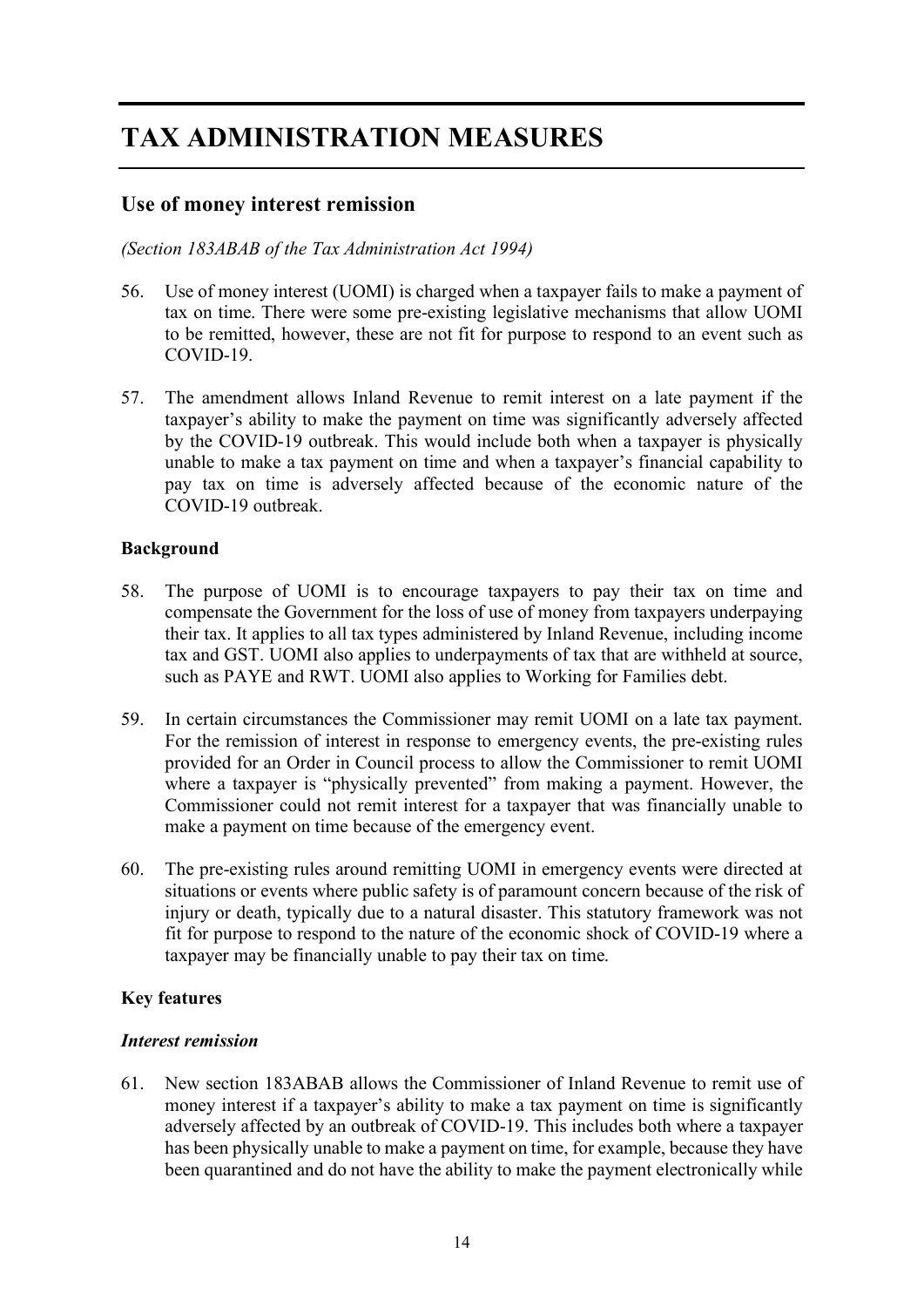quarantined, and where a taxpayer's financial capability to make a payment on time has been adversely affected because of the economic impacts of COVID-19.

- 62. For interest to be remitted the taxpayer must ask for it to be remitted and the Commissioner must be satisfied that the taxpayer has asked for the relief as soon as practicable and made the payment of tax as soon as practicable. The interest would not be remitted until the core tax debt has been paid.
- 63. Further guidance on how the Commissioner will determine if a taxpayer's ability to make a payment on time has been significantly adversely affected by COVID-19 is available at <https://www.ird.govt.nz/covid-19-novel-coronavirus/tax-relief/uomi>

#### *Sunset provision*

- 64. The Commissioner's ability to remit interest only applies for the 24 months following the enactment date of 25 March 2020. However, this period can be extended by an Order in Council made on the recommendation of the Minister of Revenue. This Order in Council would need to be made within the initial 24 months during which the Commissioner can remit interest.
- 65. The extension to the time limit would expire after the period given by the order or 6 months after the order came into force if the order did not specify a time limit. However, the time limit could be extended further by subsequent Orders in Council so long as they are made before the date on which the preceding order would expire.
- 66. In recommending the making of an Order in Council, the Minister of Revenue would need to be satisfied that the ability of taxpayers to pay tax on time is likely to continue to be significantly adversely affected by COVID-19 beyond the expiry of the time limit. As such, it is unlikely that the time limit would be able to be extended by Order in Council once the COVID-19 outbreak has concluded.

#### **Application dates**

- 67. The Commissioner's ability to remit interest has applied since 25 March 2020. However, the Commissioner may remit interest that has accrued on tax payments due on or after 14 February 2020.
- 68. Unless extended by Order in Council, the Commissioner's ability to remit interest will expire after 24 March 2022.

## <span id="page-13-0"></span>**Information sharing**

#### *(Schedule 7, part C, clause 23B Tax Administration Act 1994)*

69. Enabling Inland Revenue to share taxpayer information with other government departments to assist the efficient and effective delivery of the Government's COVID-19 response.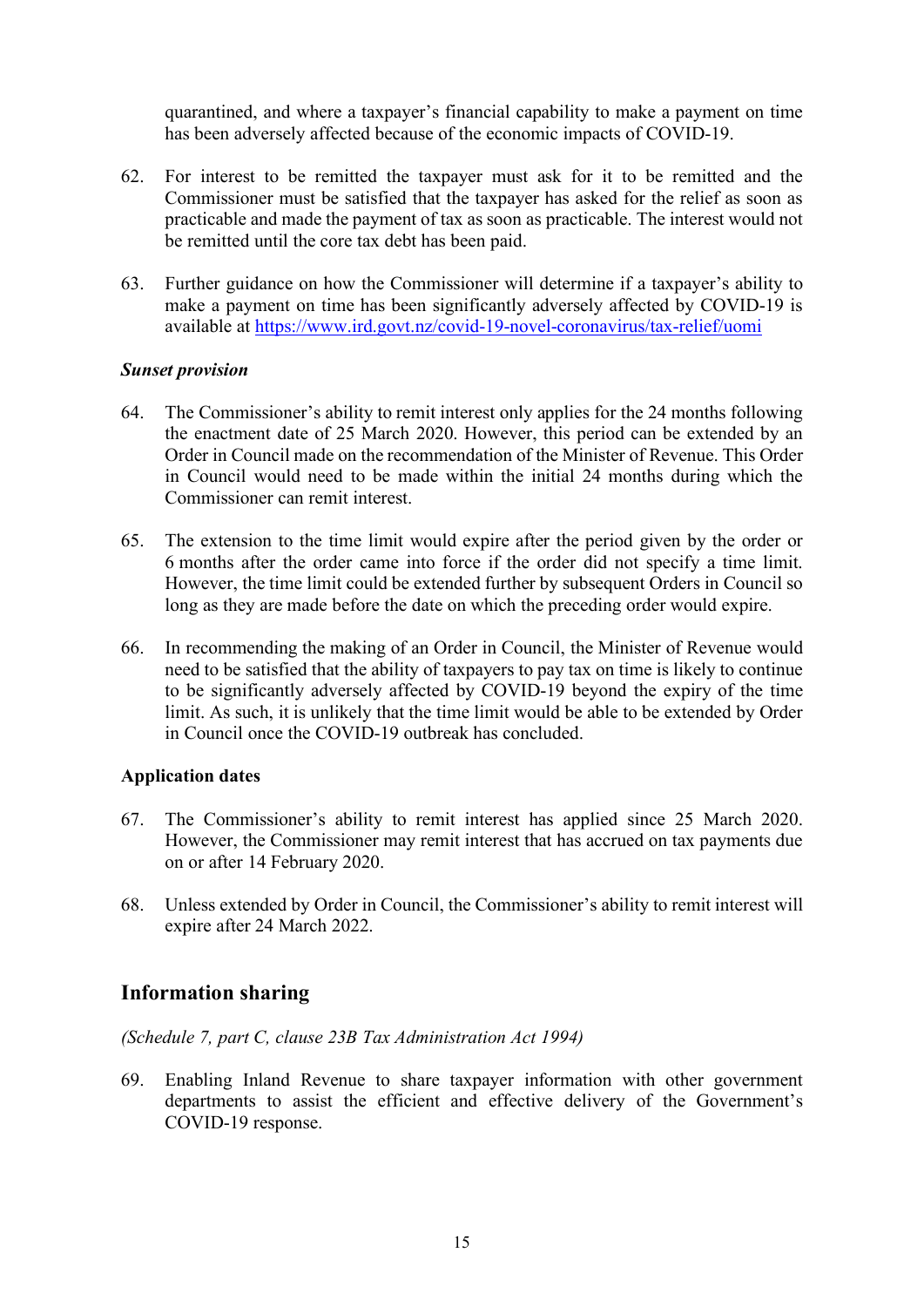#### **Background**

- 70. Currently, tax legislation requires Inland Revenue staff to keep taxpayer information confidential unless a specific legislative exception authorises the disclosure. There are a number of exceptions in the tax legislation enabling Inland Revenue to share information with other agencies. These existing exceptions will be used, where possible, to share information with other agencies to assist in the response to the COVID-19 outbreak.
- 71. However, there may be situations where, as a result of the outbreak, it is desirable for Inland Revenue to share information with other agencies with which Inland Revenue does not have any existing arrangements or where the existing arrangements are not flexible enough to allow the required sharing to occur.
- 72. A similar provision to this one applied during the Canterbury earthquake and allowed Inland Revenue to share information with other government agencies as part of the government's response to the Earthquake. This amendment is modelled on that provision.

#### **Key features**

- 73. The amendment inserts a new clause 23B into schedule 7 of the Tax Administration Act to allow Inland Revenue to share information with other government agencies in order to respond to the COVID-19 outbreak. This provision is targeted, time limited, and only used when existing legislative provisions are not adequate to share information.
- 74. The other agencies Inland Revenue could share information about persons or entities with are Government departments, the New Zealand Police, ACC, and Kāinga Ora – Homes and Communities. The information would only be shared for the purpose of enabling those agencies to provide assistance to individuals and businesses, to fulfil any obligation or function, or exercise any power in response to the COVID-19 outbreak. The information shared would not be available for use in administering other assistance not related to COVID-19.
- 75. The information that could be shared would be both individual and non-individual information and may include, but is not limited to, identifying information, contact and location information, financial information, and family information. The provision would also enable information to be shared to enable the government agency to undertake compliance activity related to that COVID-19 assistance.
- 76. This provision will be used, for example, to share information with the Ministry of Social Development to assist in determining employers' entitlement to the wage subsidy and in auditing claims to counter fraud.
- 77. Currently, tax legislation requires those persons who have access to taxpayer information to keep that information confidential and not disclose or use it for a purpose other than that for which it was provided. This requirement would also apply to the information sharing to assist the response to the COVID-19 outbreak.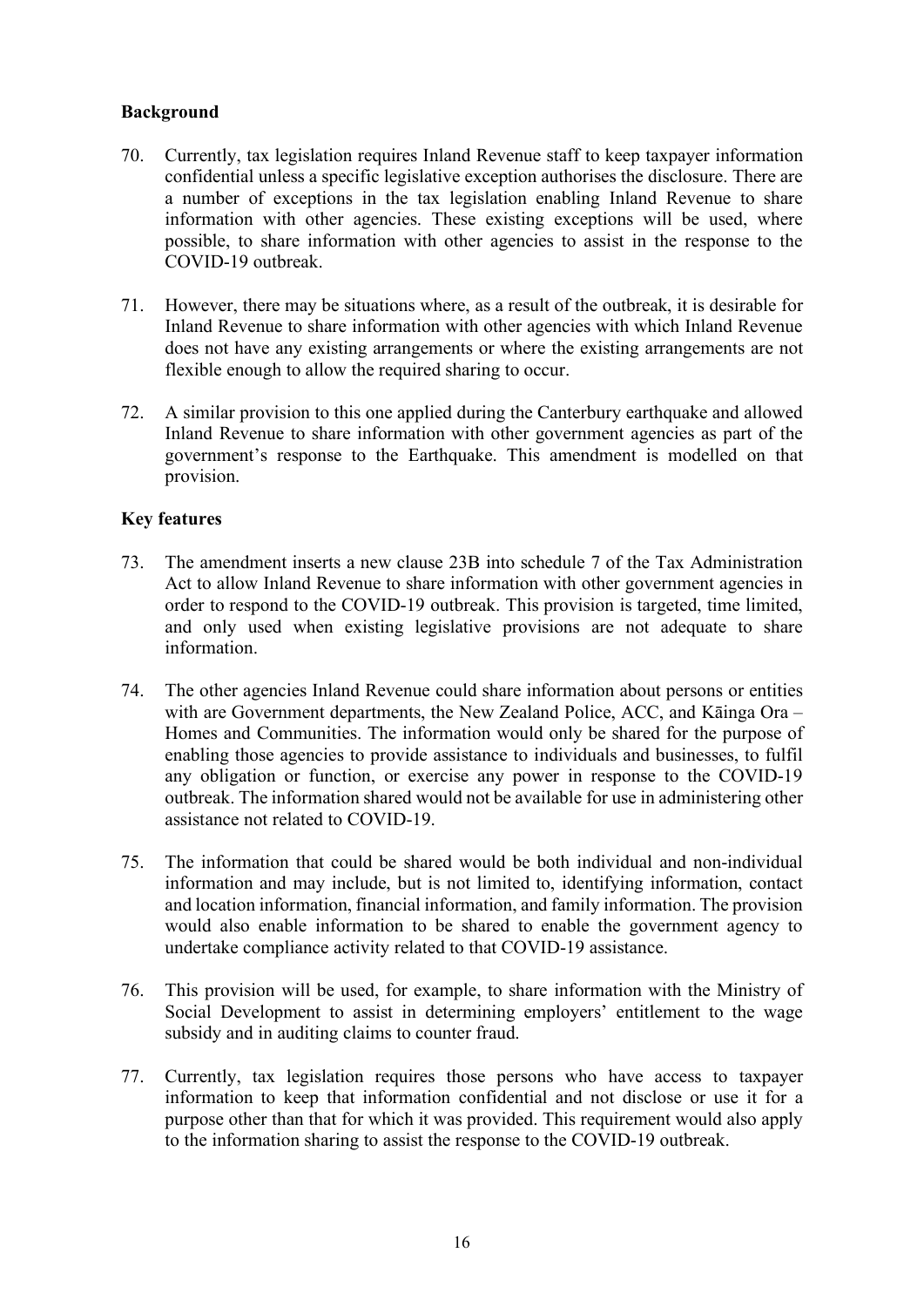78. As a safeguard, Inland Revenue retains a discretion as to whether to share information and sharing would only occur where the information is readily available, it is reasonable and practicable to share, and it is not undesirable to share the information.

#### **Application dates**

- 79. The amendment would apply from the date of announcement of the change, being 17 March 2020.
- 80. The amendment will apply for a period of two years only unless extended by an Order in Council. This would allow the Government to continue sharing information, if required, in response to COVID-19 after the two-year period.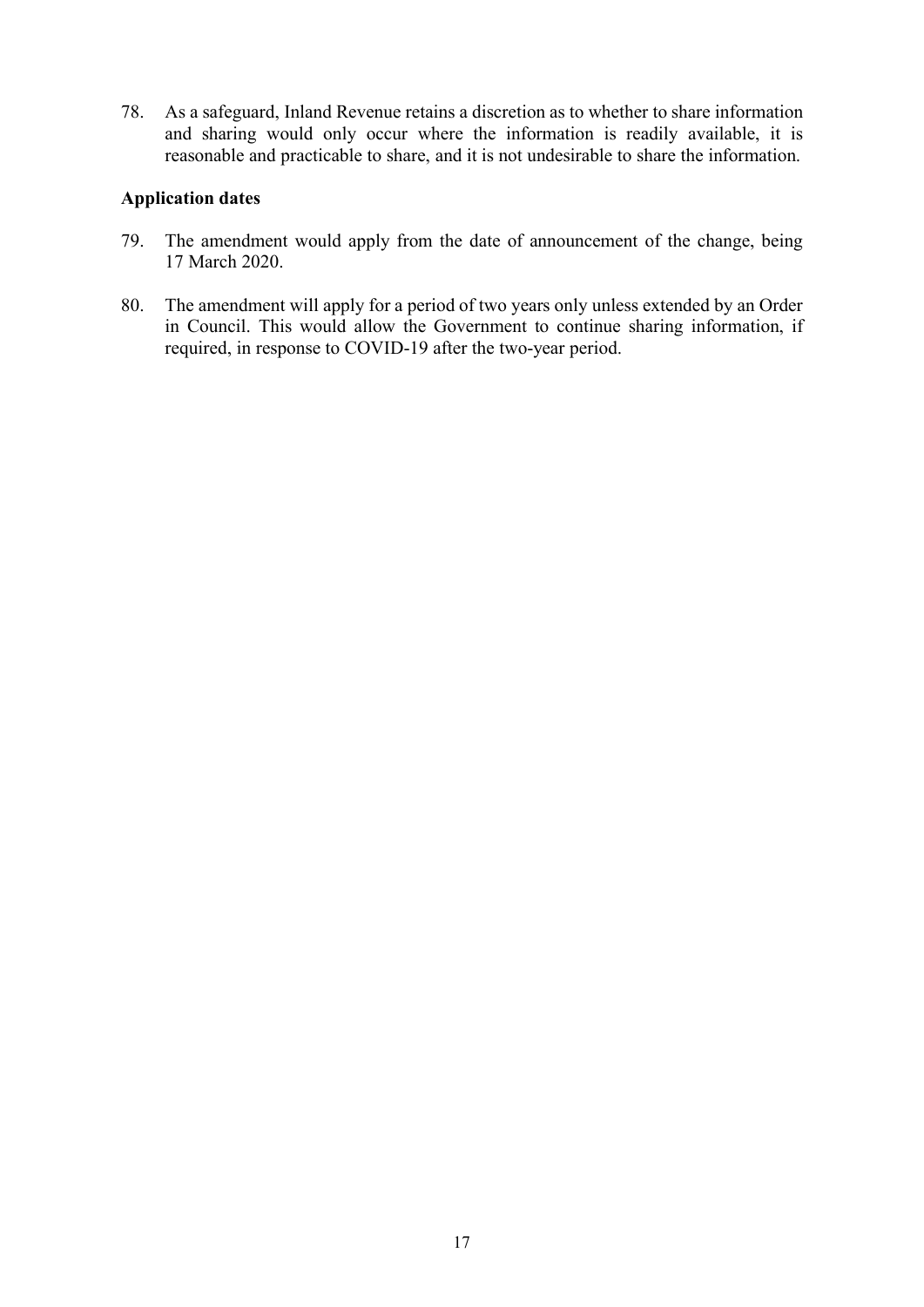# <span id="page-16-0"></span>**SOCIAL ASSISTANCE MEASURES**

# <span id="page-16-1"></span>**Removal of hours-test from the in-work tax credit**

*(Sections MA 7, MD 9, MD 10 & YA 1 of the Income Tax Act 2007)*

81. The In-Work Tax Credit is an income-tested cash payment to working families with children of \$3,770 per year (plus an additional \$780 per child for 4th and subsequent children). This amendment would remove the requirement for recipient families to normally be working at least 20 hours per week as a sole parent or a combined 30 hours per week as a couple.

#### **Background**

82. Currently, families that work a fluctuating number of hours from week-to-week or are unable to increase their hours of work do not receive the In-Work Tax Credit for weeks that they do not work  $-20$  hours for sole parents or 30 hours for couples. The number of families working reduced hours, or an unpredictable and varying number of hours, will increase as New Zealand's economy responds to COVID-19. The effect of removing the hours-test will be to allow all Working for Families recipients that have income from employment and do not receive an income-tested benefit or student allowance to receive the In-Work Tax Credit regardless of the number of hours they work.

#### **Application date**

83. The amendments apply from 1 July 2020.

#### **Detailed analysis**

#### *The hours-test*

84. Recipients of the In-Work Tax Credit are currently required to normally be working at least 20 hours per week as a sole parent or a combined 30 hours per week as a couple. This can result in families losing their entitlement to the In-Work Tax Credit in weeks where they're hours have been reduced or families with unpredictable and varying hours, such as shift workers and those with multiple jobs, only being eligible for the credit in some weeks.

#### *COVID-19*

85. COVID-19 is resulting in an unprecedented disruption to employment in New Zealand. Reduced and varying hours of employment have become increasingly prevalent as New Zealand employers adjust to the changing economic and public health situation. Removal of the hours-test will ensure families across New Zealand that have their hours-worked affected by COVID-19 will continue to receive the In-Work Tax Credit if they do not go onto an income tested benefit or student allowance and are earning some employment income.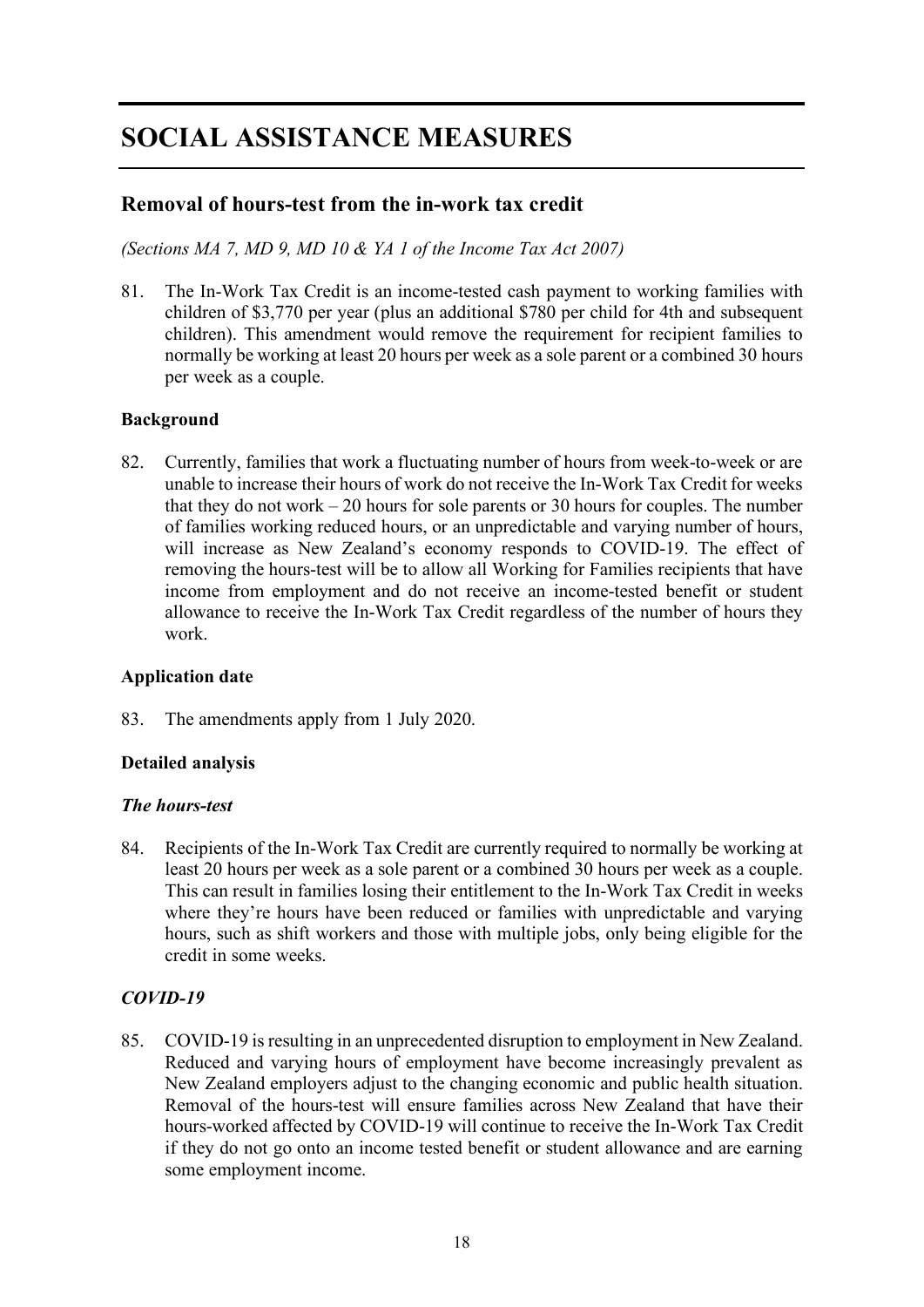#### **Example 4**

Janice is a sole parent who works two jobs and receives the In-Work Tax Credit. She is employed for 15 hours per week in one job, and 10 hours per week in another, working a combined 25 hours per week. Janice's second employer ceases operations and she is now only working 15 hours per week for the foreseeable future. From 1 July 2020 onwards, Janice would continue to receive the In-Work Tax Credit despite her weekly hours of work being reduced below 20.

# <span id="page-17-0"></span>**Working for Families tax credits entitlement for emergency benefit recipients**

*(Section MC 5 of the Income Tax Act 2007)*

86. The amendment allows people on a temporary visa who would not otherwise meet the Working for Families (WFF) residency criteria, to qualify for WFF, if the Ministry of Social Development (MSD) has granted them an emergency benefit. This ensures that people on a temporary visa who are granted an emergency benefit will qualify for the same WFF components as other beneficiaries.

#### **Background**

- 87. Prior to the amendment, emergency benefit recipients with dependent children and who are on a temporary visa, did not qualify for WFF tax credits. This was because they did not meet the residency criteria for WFF. The result was a difference in the financial support that these families could access, compared with other main benefit recipients with children.
- 88. In general, to receive a main benefit (including an emergency benefit) a person must be a New Zealand citizen or permanent resident and have resided in New Zealand for at least two years since becoming a citizen or resident. However, MSD has discretion to grant an Emergency Benefit in other circumstances<sup>[1](#page-17-1)</sup> when those residency criteria are not met. The WFF legislation did not contain any comparable discretion.
- 89. The WFF residency requirements can be met by the child or the parent.
- 90. The WFF residency requirements can be met by the child if:
	- the child is ordinarily resident in New Zealand; and
	- is present in New Zealand for the period of entitlement.
- 91. The WFF residency requirements can be met by the parent if:
	- the parent is ordinarily resident in New Zealand; and
	- has been in New Zealand for 12 months continuously at any time.
- 92. Those on a temporary visa are specifically excluded from the definition of New Zealand resident for WFF. This exclusion was intended to prevent short-term visitors

<span id="page-17-1"></span><sup>&</sup>lt;sup>1</sup> These circumstances can include not being eligible for another benefit, that they are in hardship and unable to earn a sufficient livelihood.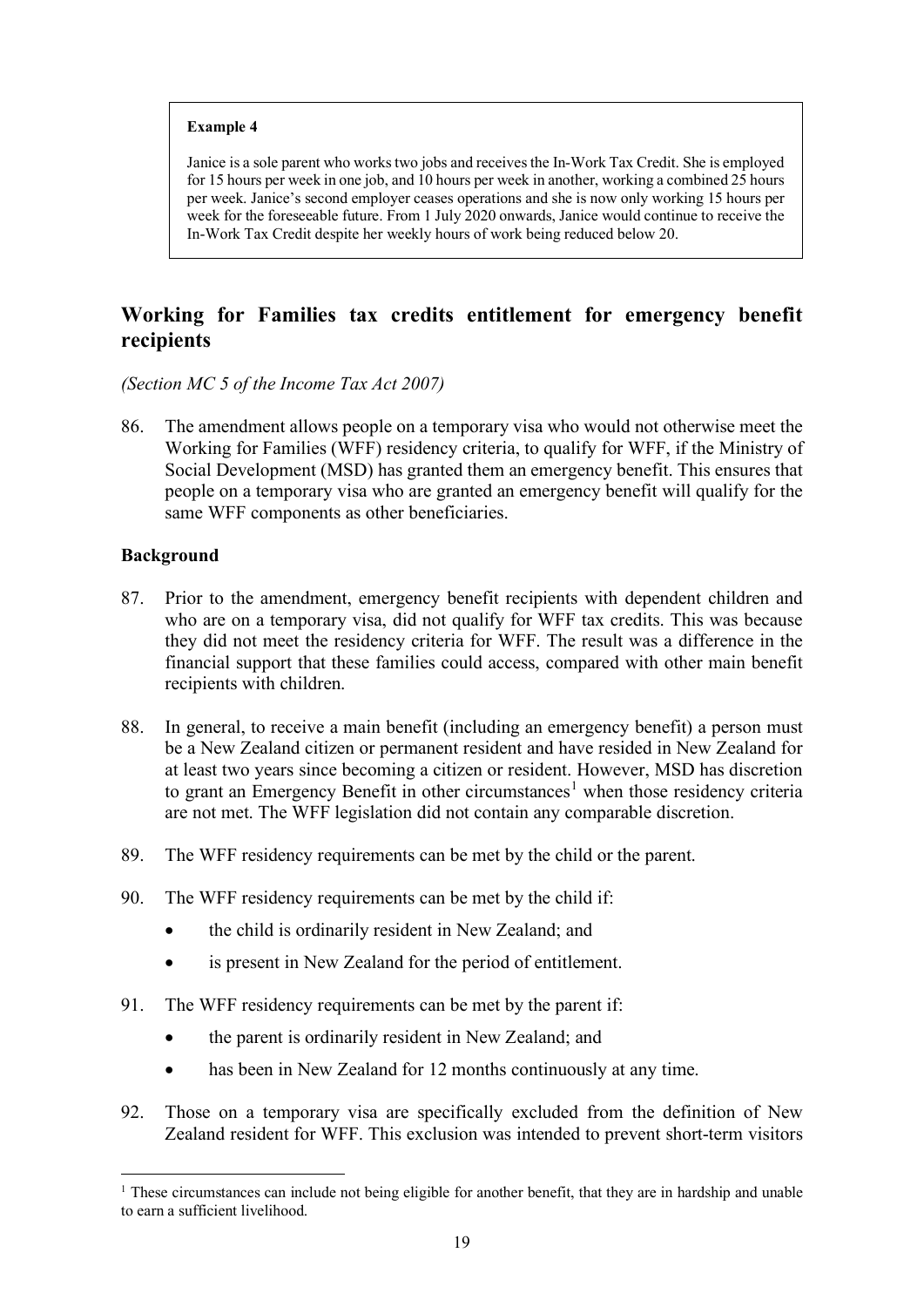from accessing WFF. It was not intended to prevent those in exceptional circumstances from accessing WFF.

93. The amendment ensures that families on a temporary visa who are granted an emergency benefit are able to access a comparable level of financial support to other recipients of main benefits.

#### **Key features**

94. If MSD grants an emergency benefit, to a person on a temporary visa, that person will qualify for the same WFF payment as other beneficiaries. That is, they could qualify for the family tax credit and Best Start, assuming they meet the other qualifying criteria. They will not qualify for the In-Work Tax Credit or minimum family tax credit because these payments are not available to a person who is in receipt of a main benefit.

#### **Application date**

95. The amendment applies from 1 April 2020.

## <span id="page-18-0"></span>**GST on COVID-19 related social assistance payments**

*(Section 89 of the Goods and Services Tax Act 1985)*

96. The amendment provides that payments made by the Ministry of Social Development in relation to wages or other income, or leave taken, as a consequence of COVID-19, are not to be regarded as taxable grants and subsidies for the purposes of the Goods and Services Tax Act 1985.

#### **Background**

- 97. The Goods and Services Tax (Grants and Subsidies) Amendment Order 2020 (2020/44) added two new COVID-19 related payments made by the Ministry of Social Development to the schedule of non-taxable grants and subsidies contained in the Goods and Services Tax (Grants and Subsidies) Order 1992. The purpose of this Order was to ensure that GST-registered businesses that received these payments from the Ministry of Social Development did not need to return GST on them. This Order came into force on 24 March 2020, and consequently did not apply in respect of payments made by the Ministry of Social Development before that date.
- 98. New section 89 of the Goods and Services Tax Act 1985 is intended to ensure that GST-registered businesses that received these payments from the Ministry of Social Development before 24 March 2020 do not need to return GST on them.

#### **Application date**

99. The amendment came into force on 25 March 2020, the date of enactment. The amendment applies retrospectively to payments made from 17 March 2020.